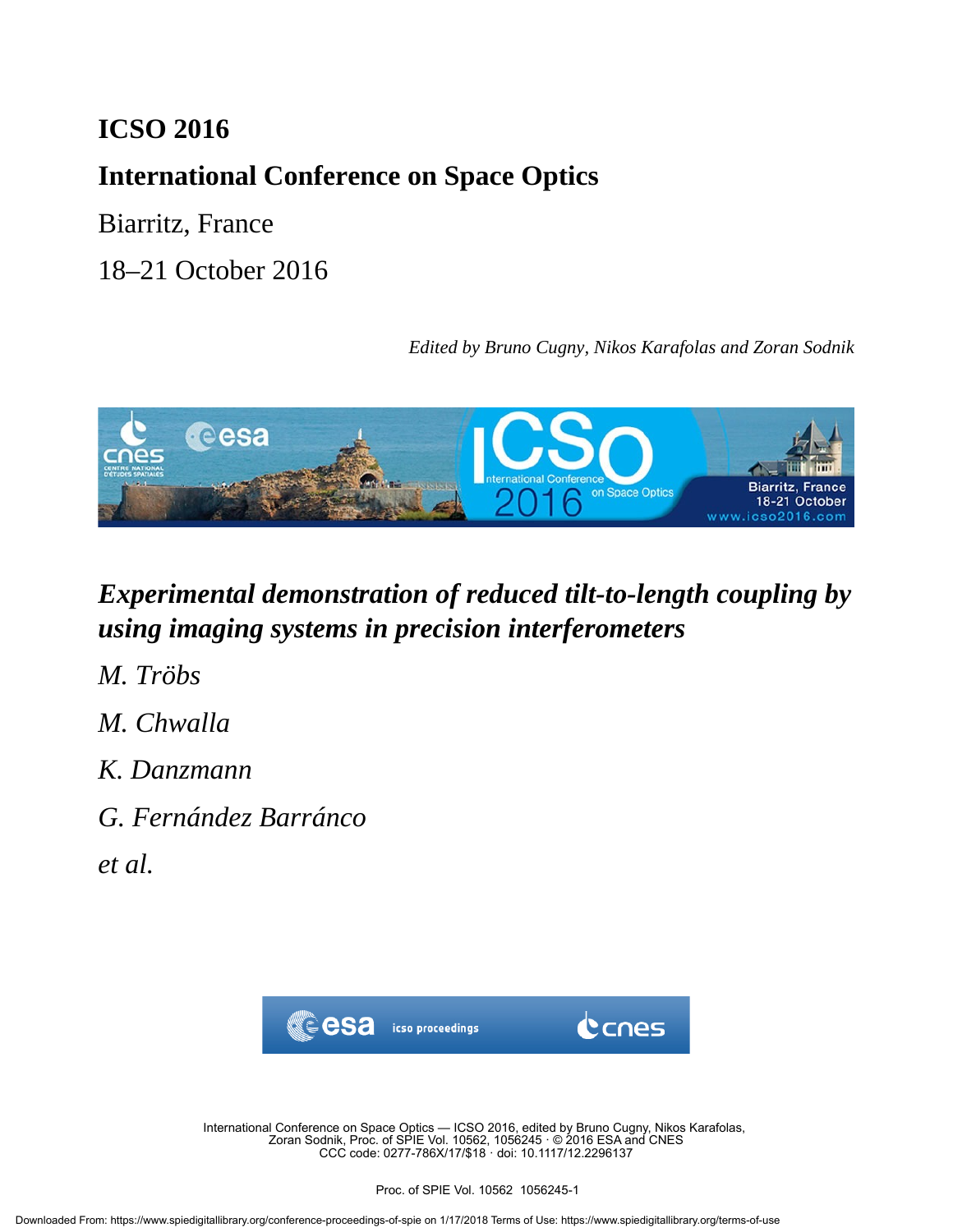## **EXPERIMENTAL DEMONSTRATION OF REDUCED TILT-TO-LENGTH COUPLING BY USING IMAGING SYSTEMS IN PRECISION INTERFEROMETERS**

M. Tröbs<sup>1</sup>, M. Chwalla<sup>2</sup>, K. Danzmann<sup>1</sup>, G. Fernández Barránco<sup>1</sup>, E. Fitzsimons<sup>2,3</sup>, O. Gerberding<sup>1</sup>, G. Heinzel<sup>1</sup>, C. J. Killow<sup>4</sup>, M. Lieser<sup>1</sup>, M. Perreur-Lloyd<sup>4</sup>, D. I. Robertson<sup>4</sup>, S. Schuster<sup>1</sup>,

T. S. Schwarze<sup>1</sup>, H. Ward<sup>4</sup> and M. Zwetz<sup>1</sup>

<sup>1</sup> Max Planck Institute for Gravitational Physics (Albert Einstein Institute) and Institute for Gravitational *Physics of the Leibniz Universität Hannover, Callinstr.38, 30167 Hannover, Germany,* 

*michael.troebs@aei.mpg.de. <sup>2</sup>Airbus DS GmbH, Claude-Dornier-Straße, 88090 Immenstaad, Germany.* 

*<sup>3</sup>present address: UK Astronomy Technology Centre, Royal Observatory Edinburgh, Blackford Hill, Edinburgh* 

*EH9 3HJ, UK. <sup>4</sup>SUPA, Institute for Gravitational Research, University of Glasgow, Glasgow G12 8QQ, Scotland, UK.*

#### I. INTRODUCTION

Angular misalignment of one of the interfering beams in laser interferometers can couple into the interferometric length measurement and is called tilt-to-length (TTL) coupling in the following. In the noise budget of the planned space-based gravitational-wave detector evolved Laser Interferometer Space Antenna (eLISA) [1, 2] TTL coupling is the second largest noise source after shot noise [3]. Imaging systems are foreseen to reduce TTL coupling to a level acceptable for eLISA. The requirement on the imaging systems is that they should suppress TTL coupling to less than  $\pm 25 \mu$ m/rad for beam angles within  $\pm 300 \mu$  rad. The beam angles are measured on the optical bench, the main optical instrument of eLISA, where the interferometric measurements are performed. Light exchange between satellites is accomplished by telescopes that send and receive light.

Recently, a proof-of-principle experiment was reported on that demonstrated a reduction in tilt-to-length coupling by a two-lens imaging system [4]. This investigation was not fully representative because it did not include effects of higher-order modes and different beam parameters of the interfering beams.

We describe the design and the build of a test-bed to experimentally investigate tilt-to-length coupling in a way as representative as possible for eLISA and present first results of imaging system tests. A detailed description of the design and build of the test bed is given in [5].

#### II. EXPERIMENTAL SETUP

#### *A. Principle of operation*

A simplified schematic of the test bed is shown in Fig. 1. The test bed comprises of two parts, an optical bench (OB) (right) and a telescope simulator (TS) (left). The first is a representation of the main optical instrument on board the eLISA satellites, the latter is a tool to characterize the OB. The TS produces a tiltable beam (Rx, green) and provides a reference interferometer. Two actuated mirrors on the TS tilt the beam around the Rx clip on the OB in the same way as a beam received by a telescope on board an eLISA satellite would be tilted. On the OB the Rx beam is interfered with a part of the local transmit (Tx, red) beam in the science (or measurement) interferometer where both beams are detected by photo diodes in both output ports. The imaging systems to be tested are the devices under test (DUT) that are placed in front of the photo diodes on the OB. The TS delivers an additional, static beam (LO, blue) that is used as alignment and phase reference. That LO beam will not be present in eLISA but is an auxiliary tool for these measurements. A fraction of the Tx beam is split off before the interference with the Rx beam and is sent to the TS. Polarising beam splitters on OB and TS are used to separate Tx and Rx beams. Both interferometers (reference and measurement) are illuminated with all three beams (LO, Tx and Rx). This leads to three interference signals: A: Rx-Tx, B: LO-Tx, C: Rx-LO. Tilt-to-length coupling is evaluated by tilting the Rx beam and measuring the length change in signal A (Rx-Tx) between reference and measurement interferometer. This requires that there be no TTL coupling in the reference interferometer on the TS. This is achieved by matching the distance from the actuators to the reference detector (with mm accuracy) to the distance to the Rx clip - not the optical pathlength  $\Sigma_i n_i d_i$  but  $\Sigma_i d_i/n_i$  where  $n_i$  is the refractive index and  $d_i$ is the geometrical length of segment *i*. The latter quantity is relevant for the mode propagation of Gaussian laser beams and higher orders.

The tiltable Tx beam produced by the TS can either be a Gaussian or a flat-top beam. The Gaussian beam represents the beam reflected at a test mass on the local satellite. The distance from beam rotation point to imaging system is similar for inter-spacecraft measurement as for the test mass measurement in the current eLISA design. The flat-top beam represents the beam received from a far spacecraft. Hence the test bed can be used for representative investigations of TTL coupling in the inter-spacecraft measurements and in the test mass measurements.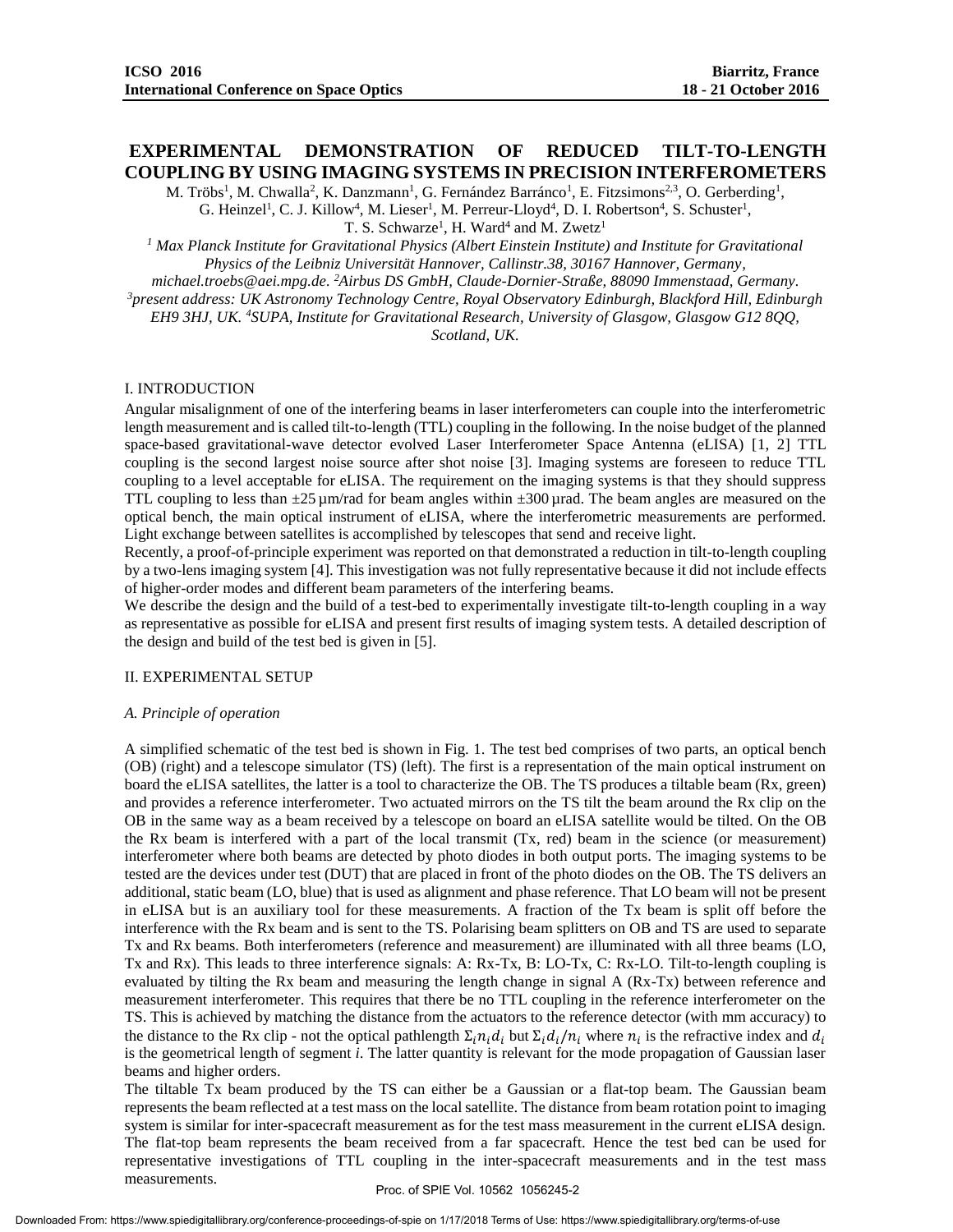

**Fig. 1** Schematic of the test bed concept. The Telescope Simulator (left) and Optical Bench (right) are shown with the key components to illustrate the measurement concept. The Rx beam is shown in green, the LO beam in blue and the Tx beam in red. The Rx beam is tilted around the middle of the Rx clip with the two actuators and the pinhole photo diode is placed at the same optical distance as the Rx clip. The beams between the two baseplates have different polarizations and are separated by polarising beam splitters (PBSs). On the optical bench the imaging systems are placed in the science interferometer in front of the photo diodes

in both output ports.

## *B. Laser preparation and interferometer phase readout*

Fig. 2 shows an overview of the experimental setup. The beam of a Nd:YAG laser is split into three parts. Each part is frequency shifted by acousto-optical modulators (AOMs), driven by RF frequency generators. The Rx and Tx beams are reflected at piezo actuated mirrors. These are used for offset phase locks between the respective beams with the LO beam. The error signals for these control loops are generated at the reference interferometer on the TS. The signal between LO and Rx is kept constant by stabilizing the length of the Rx path to that of the LO path. This removes any path length errors introduced by the tilt actuators on the TS. Additionally, the length of the Tx path is adjusted to that of the LO path. In this way, the static, stable LO beam becomes the phase reference for the experiment. The LO, Rx and Tx beams are coupled into optical fibers and sent to TS and OB, respectively. The photo detectors at the interferometer output ports are read out by a LISA Pathfinder style phasemeter [6]. Its hardware is described in Sec. C of [7]. LISA Pathfinder is a technology precursor mission to an eLISA mission [8]. The phasemeter also actuates the piezo mounted mirrors within the offset phase locks.

## *C. Optical bench and telescope simulator design*

The OB components are laid out on a Zerodur® glass-ceramic baseplate of diameter 580 mm, thickness 80 mm and mass 55 kg, obtained for an earlier design of the experiment that would have required a greater density of optical components [9, 10]. The baseplate thickness had been chosen to minimise bending, to ensure satisfactory positional stability of all mounted components throughout the build and also measurement accuracy during testing. Mounting of the baseplate is via three 20 mm diameter chrome steel ball-bearings that are glued into hemispherical cutaways in the bottom surface of the substrate. These steel ball-bearings are in contact with mating features in a metal kinematic interface plate.

The optical layout is shown in Fig. 3. The Tx beam (red) is emitted from a stable fiber injector labelled Tx FIOS. A fraction of the beam is sent to a power monitor (Tx PWR). Then the beam is split and one half is sent to the TS. The other half is interfered at BS21 with light from the TS and detected by photo detectors SciQPD1 and SciQPD2. The imaging systems under test are placed between recombination beam splitter and photo detectors. Light from the TS is reflected by the central out-of-plane mirror on the OB (TS interface). Before the interference with the Tx light, a fraction of the light is sent to two quadrant photo diodes (QPDs) labelled CQP1 and CQP2. These act as alignment aid much like a calibrated quadrant photo diode pair (CQP) [11]. These were fixed and aligned during manufacture such that any beam from the TS intersecting at the centre of both QPDs would then optimally complete the measurement interferometer. Optical components such as mirrors and beam splitters are manufactured from Corning 7980 HPFS Class 0 fused silica with tight control over the surface parallelism of the optical surfaces - 2 arc-seconds - and perpendicularity of the bottom surface - 2 arc-seconds - to facilitate the precision hydroxide-catalysis bonding [12].

#### Proc. of SPIE Vol. 10562 1056245-3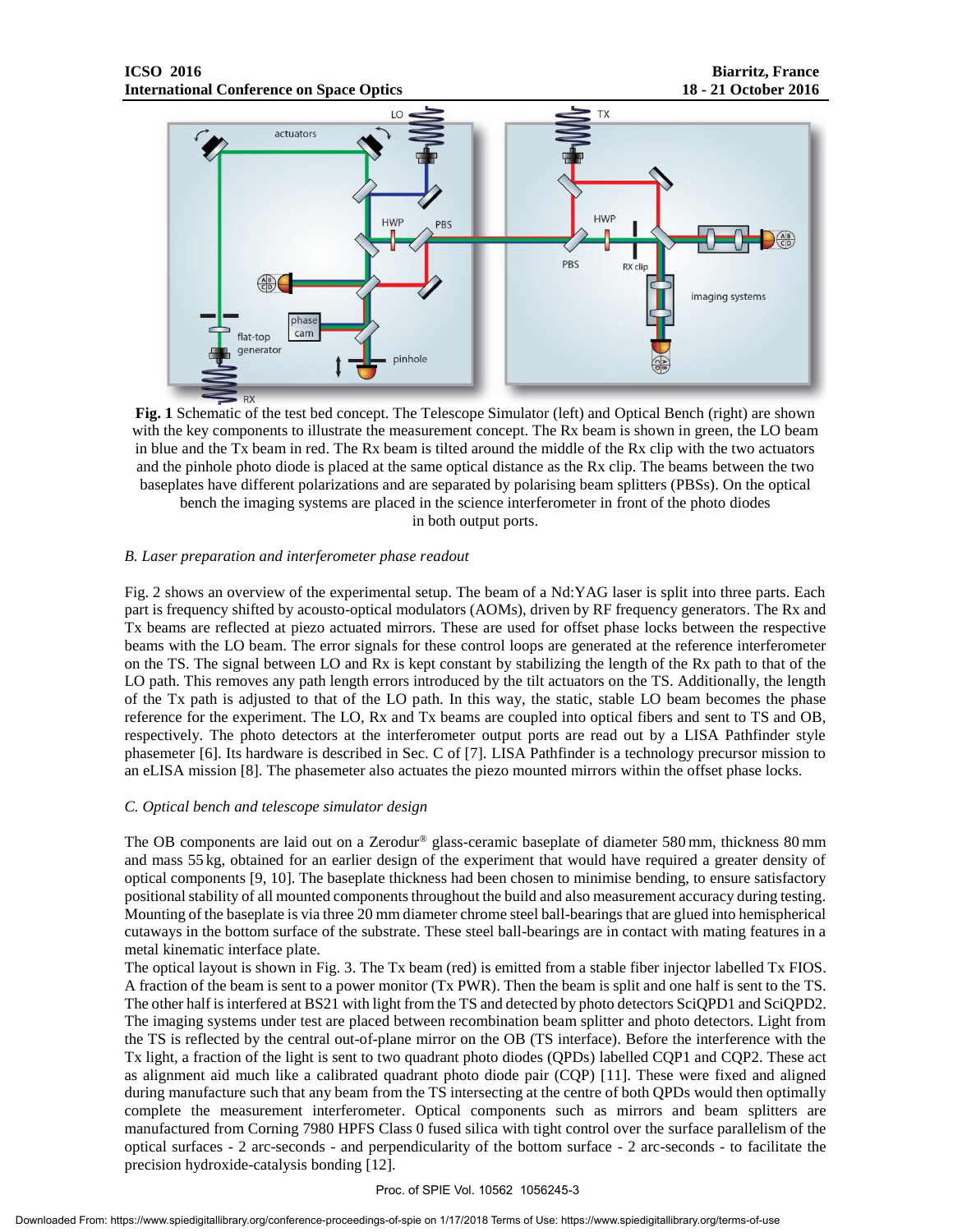

**Fig. 2** Overview of the experimental setup; Schematic of the laser preparation and electronic setup for the heterodyne frequency generation and the phase readout and optical designs of optical bench and telescope simulator. A frequency stabilized laser is split into three modulation arms where the frequency is shifted using acousto-optical modulators (AOMs), driven by RF frequency generators. Piezo mirror mounts on the modulation bench are used for an offset phase lock between the interferometer beams. The phase readout system is a modified LISA Pathfinder style phasemeter, which can perform phase measurements at three heterodyne frequencies simultaneously and provides the control signals for the offset phase locks.

Opto-mechanical components used on the baseplate and in the TS design such as wave plate holders, photodiode mounts and beam dumps are all designed with thermal stability and thermal-mechanical stress in mind. The photodiode mounts used for the science interferometer and the on-board CQP, glued directly to the Zerodur® optical baseplate, use a combination of titanium and aluminium in their construction which will compensate for any thermal expansion and ensure that the centre position of the mounted photodiode remains stable at the  $\mu$ mlevel. The photodiode packages were electrically and thermally isolated by mounting in MACOR ceramic.

The TS has a 280 mm x 280 mm Zerodur® baseplate of thickness 35 mm and mass 7 kg that is polished for bonding on both sides. It has a hole through which the periscope optics direct the beams to and from the OB.

Fig. 4 shows the schematic of the TS layout. Two additional beam splitters are used in the reference interferometer to create four read-out ports to maximize the system flexibility. These are equipped with a reference QPD (ref QPD), a reference single element photo diode (SEPD) labelled ref SEPD, a phase camera and an auxiliary photo diode (REF AUX). Each port is path-matched to the Rx clip.

Furthermore, the TS features two Rx-beam sources - one Gaussian (from a fibre injector optical subassembly (FIOS)) labelled RX Gauss FIOS and one flat-top - both of which can be steered via the on-bench actuators. The flat-top generator consists of a large fibre coupler producing a 9 mm-radius Gaussian beam that is clipped by an apodized aperture. The aperture is optimized to minimize diffraction and result in a flat phase and intensity over a diameter of three millimeter at the plane of the Rx beam clip on the OB. An LO beam from a FIOS provides the required ultra-stable reference for the TS. A polarizing beam splitter and half-wave-plate facilitate the required polarization multiplexing between the OB and TS.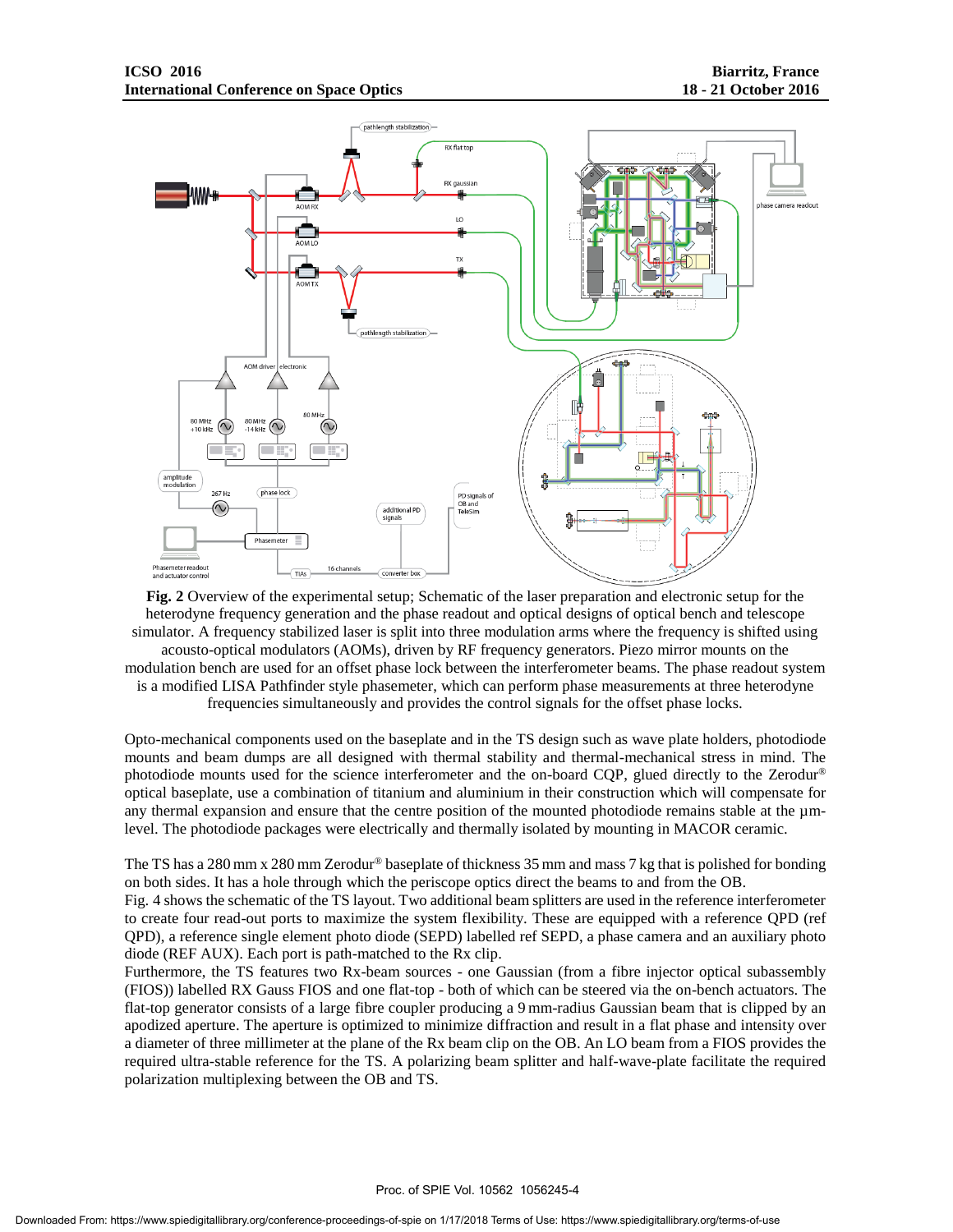

**Fig. 3** Optical layout of the optical bench (OB) and labelling of the key components. The imaging systems in front of the SCI (science interferometer) quadrant photo diodes (QPDs) are on separate baseplates and can be exchanged. Here, one four-lens and one two-lens imaging system is shown. The Rx (green) and the LO (blue) beam are produced on the telescope simulator and interfered with the Tx (red) beam from the TX FIOS. The two CQP (calibrated quadrant photo diode pair) photo diodes are used for the alignment. The dashed outline is indicating the position of the telescope simulator in the nominal and the flipped position. The scale is in meters.



**Fig. 4** Optical layout of the telescope simulator (TS) and labelling of key components. Either the Rx flat top from the flat-top generator or the Rx Gauss from the Rx FIOS can be used. The Rx beam (green) is tilted by two piezo driven actuators and combined with the stable reference LO beam (blue). The reference interferometer has four readout ports with three different photo diodes and a phase camera. The REF SEPD is a small pinhole photo diode, the REF QPD is a quadrant photo diode and the AUX SEPD is a big single element photo diode. The dashed outlines are the positions of the feet for the tip-tilt mount to align the telescope simulator. The scale is in meters.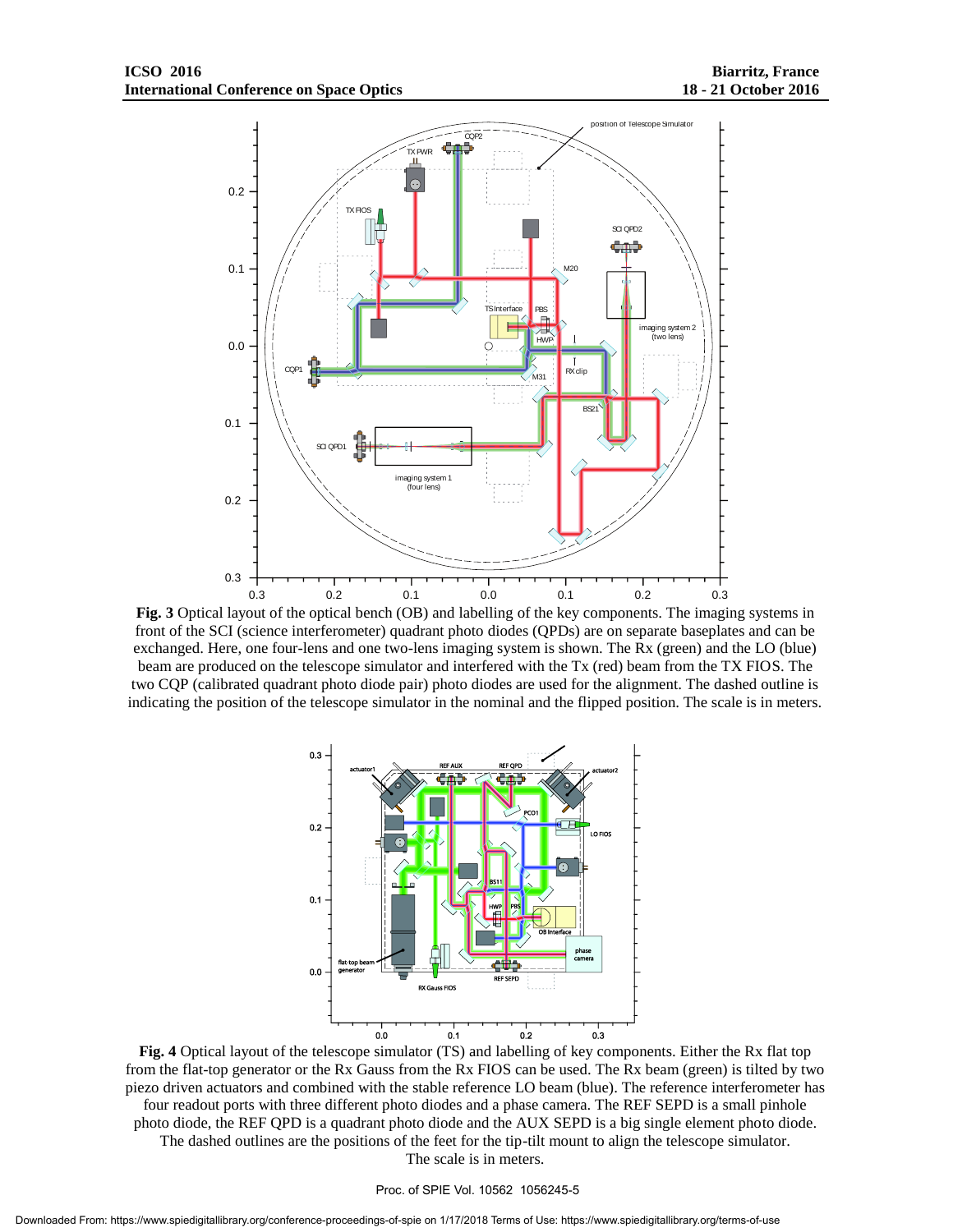Fig. 5 shows a photograph of the eLISA OB test bed. The TS is placed on top of the OB.



**Fig. 5** Photograph of the eLISA Optical Bench test bed. The telescope simulator is placed on top of the optical bench.

#### *D. Imaging system design*

Two different types of imaging systems were designed against requirements representative for eLISA. A magnification factor of 0.4 was chosen to detect most power of 2 mm diameter beams on the OB on 1 mm diameter photo diodes. A four-lens imaging system was designed and built using a classical optics approach (pupil plane imaging system). However, in this report we restrict ourselves to the other type of imaging system: the two-lens imaging system. Its central idea is to allow a divergent exit beam for a collimated input beam and require only vanishing beam walk, vanishing tilt-to-length coupling, and a suitable beam size on the QPD. This allows a reduction in the number of lenses required while preserving the magnification factor of the beam size. The twolens imaging systems were designed by using the framework IfoCad [13]. A list of off-the-shelf spherical fused silica lenses was used as starting point. For each combination of two lenses, the distance between both lenses as well as the distance between the second lens and QPD was varied until a measurement beam tilted by 100 µrad hit the centre of the QPD at an angle of 250 µrad (0.4 magnification). For any solution found, the path length signal and its slope (tilt-to-length coupling) were computed. The solution with the best performance was chosen. The resulting set of lenses and parameters is shown in Tab. 1.

#### *E. Telescope simulator alignment*

Before imaging systems on the OB were investigated, the TS was carefully aligned in five degrees of freedom (DoF): in three translational and two rotational DoF (tip and tilt, for the yaw axis a coarse alignment was sufficient). The alignment was performed by only operating the LO beam on the TS. It was detected by the QPD pair (CQP) on the OB and centred on both QPDs (to single  $\mu$ m) by changing the TS position.

Then, the lateral position of the reference photo diode on the TS was aligned. The reference photo diode is a small pinhole single-element photo diode. For this purpose a temporary QPD was placed in the Rx clip on the OB and centred on the LO beam. The temporary QPD was then replaced by a single-element photo diode (identical to the reference photo diode) aligned to the centre of the QPD to a few  $\mu$ m. This temporary pinhole was now centred on the LO beam. The actuators on the TS were commanded to rotate the Rx beam around the temporary pinhole photo diode. This photo diode and the reference pinhole photo diode were read out and their difference phase signal was analysed. If the reference photo diode was laterally shifted with respect to the temporary pinhole, then a linear coupling in the difference phase between both diodes over beam angle was visible. This linear coupling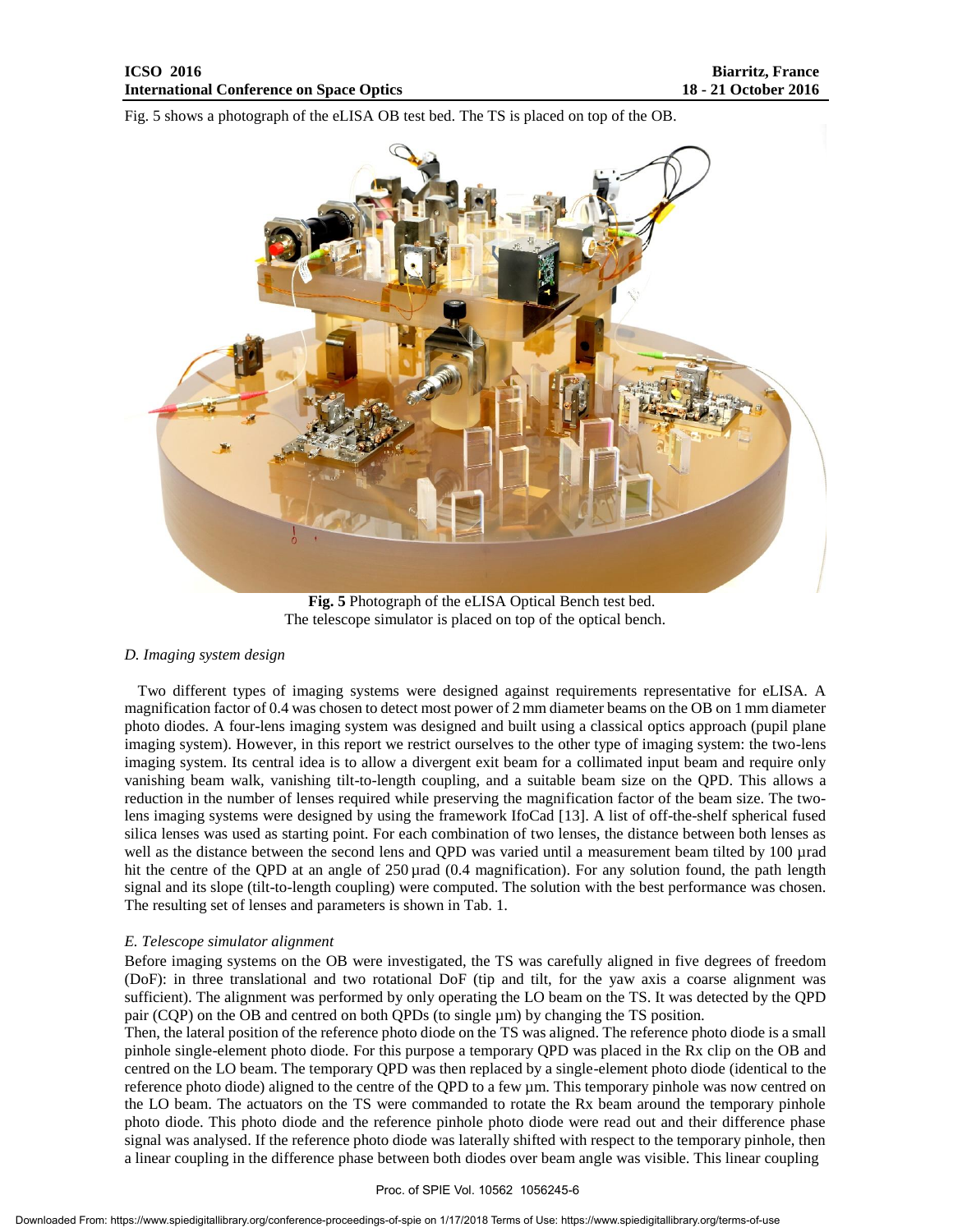|                         |      | Lens $1$                   | Lens $2$                   | QPD                  |
|-------------------------|------|----------------------------|----------------------------|----------------------|
| Name                    |      | PLCX-12.7-20.6-<br>UV-1064 | PLCC-10.0-12.9-<br>UV-1064 |                      |
| Position                | mm   | 350.051                    | 385.109                    | 434.673              |
| Primary curvature       | 1/mm | 0.0485601                  | 0.0                        |                      |
| Secondary curvature     | 1/mm | 0.0                        | $-0.0774931$               |                      |
| Center thickness        | mm   | 5.3                        | 2.0                        |                      |
| Substrate radius        | mm   | 6.35                       | 5.0                        |                      |
| Refractive index        |      | 1.44963                    | 1.44963                    |                      |
| QPD aperture diameter   | mm   |                            |                            | 0.9                  |
| Slit diameter           | μm   |                            |                            | 20                   |
| Min. ghost power suppr. |      |                            |                            | $1.36 \cdot 10^{-7}$ |

was then reduced by laterally shifting the reference photo diode. As a result of the alignment procedure the reference pinhole photo diode was laterally aligned to the temporary pinhole within a few  $\mu$ m.

## II. RESULTS

Initial measurements were made without any imaging systems. Fig. 6 shows the effect of beam angle changes on path length changes between science interferometer QPDs and reference PD and their slopes. For each QPD the phase signals of their four segments were averaged (see Eq. (5) in [14]). From this average the phase signal of the reference single element photo detector was subtracted. The phase difference Δφ was converted to an optical length change  $\Delta s$  according to  $\Delta s = \lambda/2\pi \cdot \Delta \varphi$  where  $\lambda = 1064$  nm is the laser wavelength.

Three laser beams (Rx,LO,Tx) were incident on the photo detectors and led to three heterodyne signals (A: Rx-Tx, B: LO-Tx, C: Rx-LO). Both LO and Tx beams were static, while the Gaussian Rx beam was tilted around the Rx clip. Starting from angle zero the Rx beam was tilted towards negative angles, rotated back to angle zero, continued to positive angles and returned to angle zero again. Both length changes in signals A and C show a parabolic shape as is expected [15]. Signal B, expected to remain constant, shows a temperature-driven drift of the TS height that was mitigated during measurements involving the imaging systems under test.

The graphs on the right were calculated numerically from the path length changes. For each data point, five path length data points were used in the slope calculation. The tilt-to-length coupling must not exceed  $\pm 25 \,\mu$ m/rad for beam angles in the range  $\pm 300 \mu$  rad. Without imaging systems this requirement is violated up to a factor of six.



**Fig. 6** Performance measurement of the entire test bed without imaging system. On the left the path length change as a function of the tilt angle is shown for the three heterodyne signals (A: Rx-Tx, B: LO-Tx, C: Rx-LO) on both science interferometer diodes respectively. Signal B is the superposition between the two static beams and therefore shows no reaction to the beam tilt. Signal A and C are the superposition between the tilting beam and one of the static beams. Both signals show the expected quadratic tilt-to-length (TTL) coupling, due to the longitudinal mismatch between point of rotation and the science interferometer detectors. The signals from the different photo detectors show very similar signals, as intended. In the right plot, the slope of the path length signal is plotted over the beam angle to relate the measurement with the requirement of  $25\mu$ m/rad, which is clearly not achieved in this scenario without imaging system.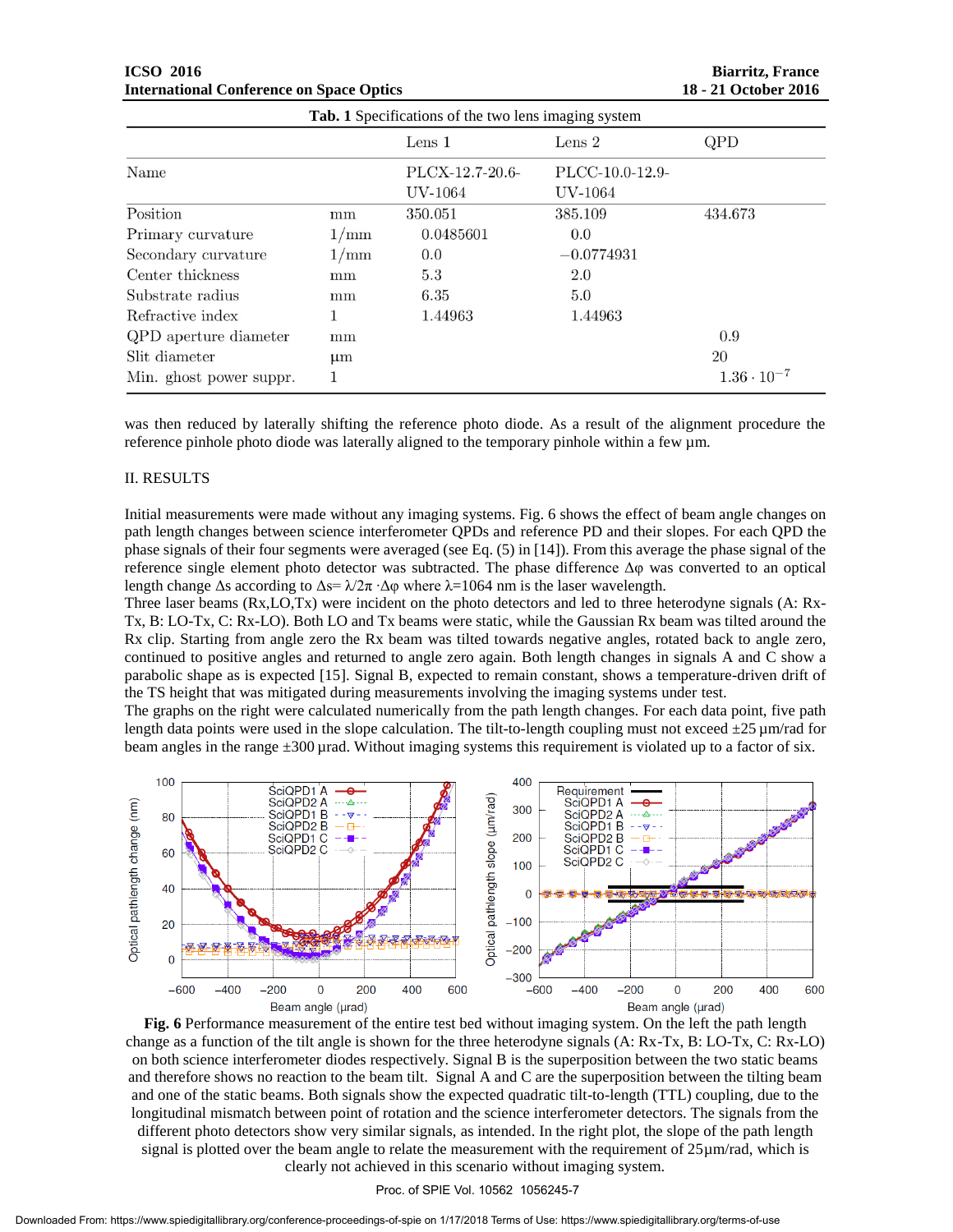## **ICSO 2016 Biarritz, France International Conference on Space Optics 18 - 21 October 2016**



**Fig. 7** Two-lens imaging system: nominal performance with Gaussian RX beam and 1m focal length lens in front of RX FIOS on telescope simulator. Left: Path length change vs. beam angle, right: Slope of path length change vs. beam angle.

Fig. 7 shows the nominal performance of the two-lens imaging system placed in front of SciQPD1 when the Gaussian RX beam was used with an additional 1m focal length lens in front of the RX FIOS. The left side shows the path length change between the averaged sum phase SciQPD1 signal and the reference SEPD signal versus beam angle between Rx and Tx beam. The right side shows the slope of the path length change versus beam angle. For beam angles in the range  $\pm 300$  urad the measured coupling is well within the requirement of  $\pm 25 \,\mu$ m/rad.

## III. CONCLUSIONS

Tilt-to-length (TTL) coupling has a large contribution to the evolved Laser Interferometer Space Antenna (eLISA) noise budget and is planned to be suppressed by imaging systems placed on the OB in front of the interferometer readout photo diodes.

We have designed and built an imaging system to suppress this coupling. We have designed and constructed an optical test bed to experimentally investigate tilt-to-length coupling. The test bed consists of an optical bench (OB) and a telescope simulator (TS). The OB encompasses the measurement interferometer, the TS the reference interferometer. We avoid TTL coupling in the reference interferometer by using a small photo diode placed in a copy of the beam rotation point. On the TS we generated a Gaussian beam that mimicked the beam to read out distance changes between OB and test mass. An initial measurement of tilt-to-length coupling without imaging systems shows that the test bed is operational. The measured coupling exceeds the requirement of  $\pm 25 \,\mu$ m/rad for beam angles within ±300 µrad by a factor of up to six. This demonstrates that reduction of tilt-to-length (TTL) coupling is required. When using a two-lens imaging system, the requirement is met.

## IV. ACKNOWLEDGEMENTS

We acknowledge funding by the European Space Agency within the project "Optical Bench Development for LISA" (22331/09/NL/HB), support from UK Space Agency, University of Glasgow, Scottish Universities Physics Alliance (SUPA), and support by Deutsches Zentrum für Luft und Raumfahrt (DLR) with funding from the Bundesministerium für Wirtschaft und Technologie (DLR project reference 50 OQ 0601). We thank the German Research Foundation for funding the cluster of Excellence QUEST - Centre for Quantum Engineering and Space-Time Research.

## REFERENCES

- [1] The eLISA Consortium: P. A. Seoane et al., "The Gravitational Universe,"arXiv e-prints 1305.5720, 2013
- [2] NGO Assessment Study Report, ESA document ESA/SRE (2011) 19, URL http://sci.esa.int/jump.cfm?oid=49839, 2011
- [3] LISA Project, "Laser Interferometer Space Antenna (LISA) Measurement Requirements Flowdown Guide," internal report number LISA-MSE-TN-0001, URL http://lisa.nasa.gov/Documentation/LISA-MSE-TN-0001 v2.0.pdf, 2009
- [4] S. Schuster et al. "Experimental demonstration of reduced tilt-to-length coupling by a two-lens imaging system," Opt. Express 24(10):10466–10475, 2016. URL http://www.opticsexpress.org/abstract.cfm?URI=oe-24-10-10466